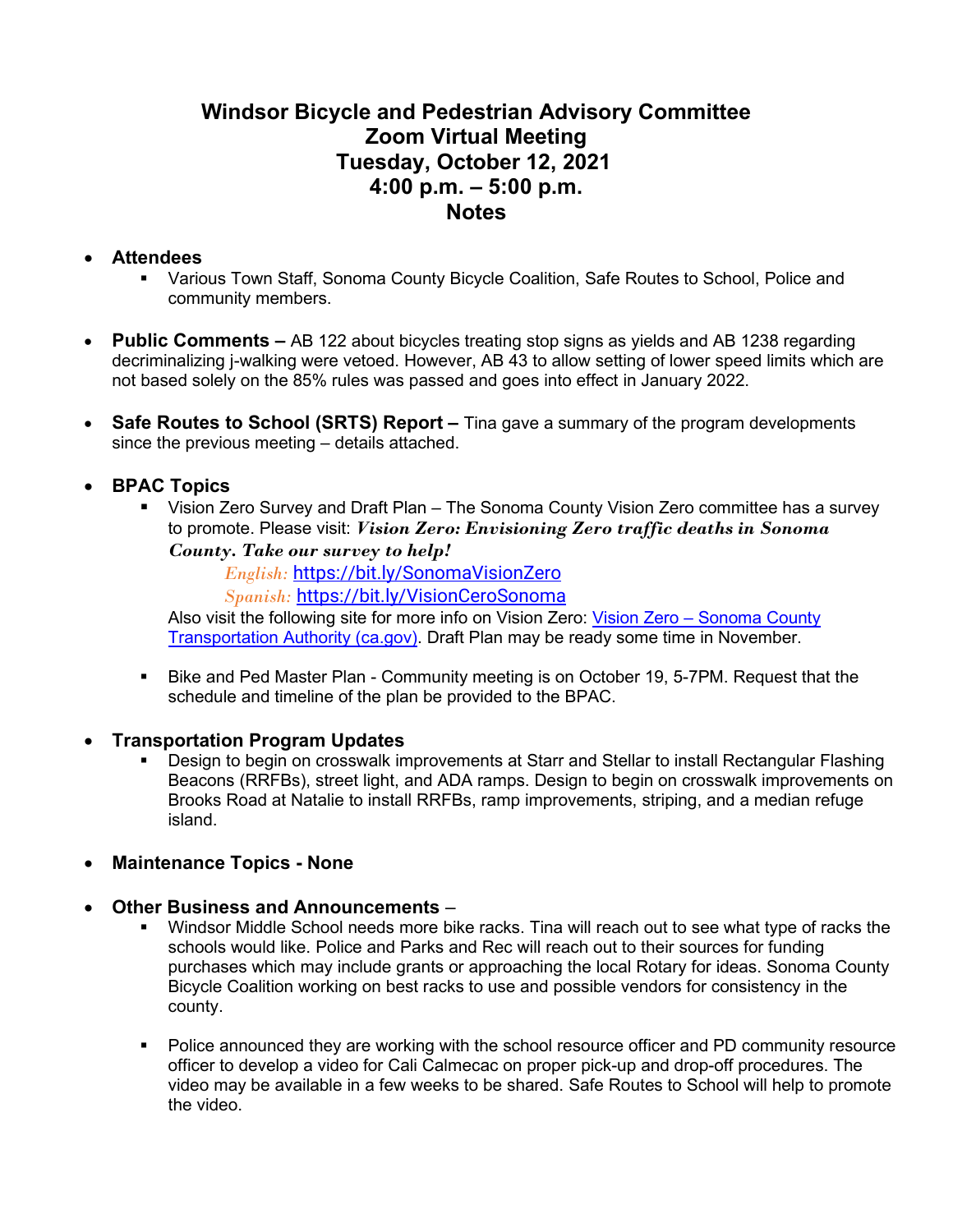• **Future Agenda Topics**

# • **Next Meeting – January 18, 2022**

- **Future Meetings set at:** 
	- i. April 19, 2022
	- ii. July 19, 2022
	- iii. October 18, 2022

I:\80 - Public Works\Transportation\Bicycle and Pedestrian Advisory Committee - SRTS Committee\Agendas and Minutes and History\2021\10-12-2021 BPAC Meeting Notes.docx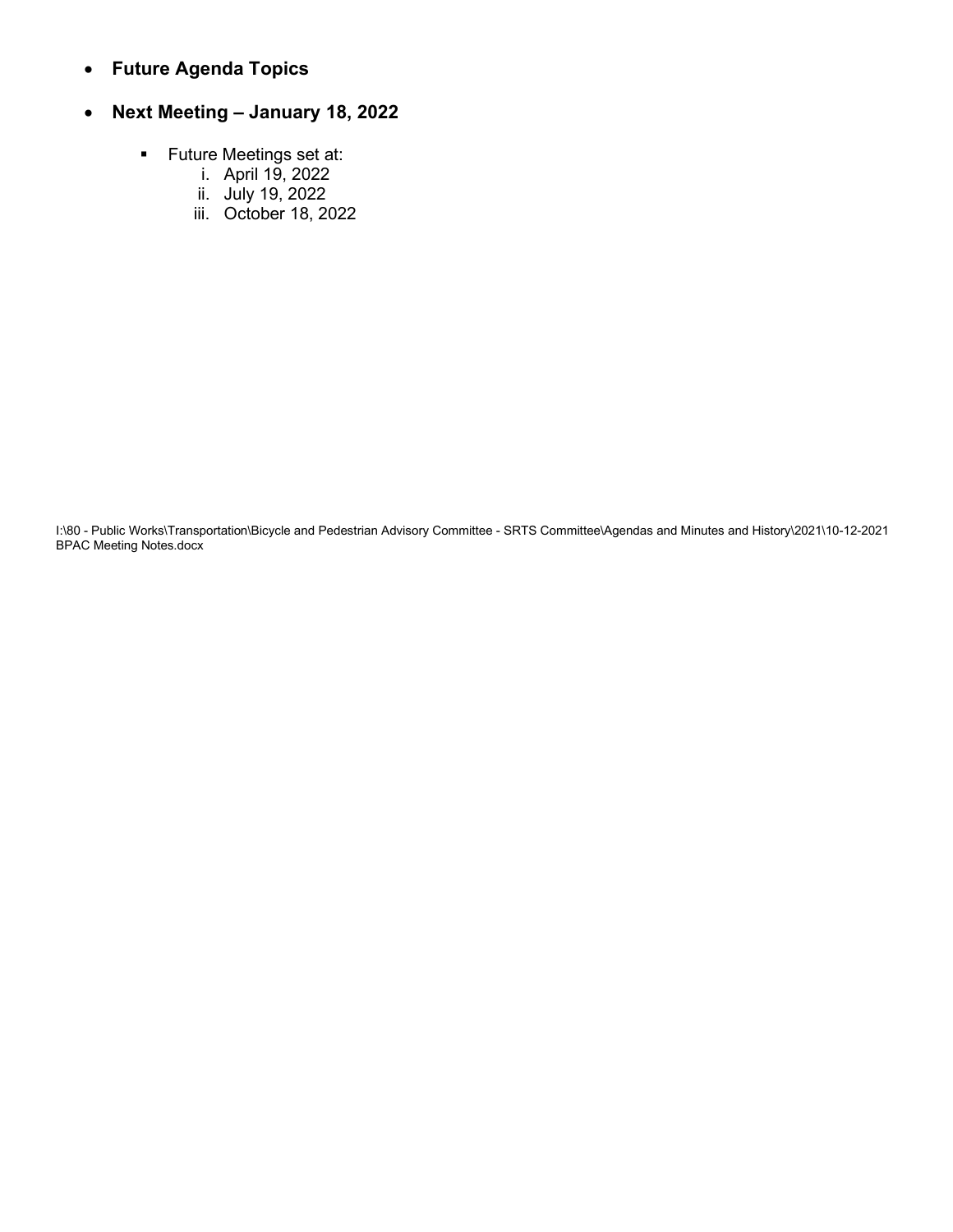





# **Safe Routes to School Program Report Windsor BPAC October 2021**

# **Community Bike/Ped Education**

- In-person Kids Learn to Ride lessons (via Windsor Parks and Rec) have been going well and nearly all classes have been full! Class dates reported in July. Last class for the fall will be November 3, planning to continue in Spring. Register via [www.townofwindsor.com/registration](http://www.townofwindsor.com/registration)
- Conducted SRTS Bike/Ped safety outreach at Windsor Farmers Market on Sunday, August 22<sup>nd</sup>. Promoted LTR classes and SRTS programming.

## **Countywide/Windsor Program**

• Cali, Brooks, and WMS participated in International Walk & Roll to School Day on October  $6<sup>th</sup>$  and are promoting monthly walk/roll days as well as our monthly Challenges. The September Challenge was "Map Your Route to School" and October is "Safety BINGO". November will be "Walk & Roll Gratitude" month.

# **Site-Based Education/Encouragement Status**

We are scheduling and implementing in-person lessons at all sites, barring unforeseen circumstances.

## **Cali Calmecac Language Academy:**

- Met with Cali SRTS Team to plan encouragement/education programming in August.
- Bay Area Bikemobile Visited Cali at their Move-A-Thon on September 25th to conduct free bicycle repairs.
- $\bullet$  4<sup>th</sup> Grade Bicycle Rodeo is scheduled to take place on November 4<sup>th</sup> & 5th
- 6<sup>th</sup> Grade on-bicycle education is currently planned for end of November/December, exact dates TBD.
- 2<sup>nd</sup> Grade Pedestrian Safety education not yet scheduled (TBD)

## **Brooks Elementary School:**

- Met with Brooks SRTS team to plan encouragement/education programming on August 25th.
- Planning to conduct on-bicycle education with  $4<sup>th</sup>$  &  $5<sup>th</sup>$  Grade students, led by teacher Laurel Green (with SRTS support), in March and April 2022. Dates TBD.
- $\bullet$  3<sup>rd</sup> Grade teachers are interested in receiving in-person Pedestrian Safety lessons this year (last year they received virtual lessons for first time), scheduling/dates TBD.
- Laurel Green is planning to resume monthly Bike Train from Town Green to Brooks and WMS on Walk/Roll Wednesdays beginning on November 3rd.

## **Windsor Middle School:**

- Met with WMS team to plan encouragement/education programming on August  $6<sup>th</sup>$ .
- Bay Area Bikemobile Visited WMS after-school on September  $30<sup>th</sup>$  to conduct free bicycle repairs.